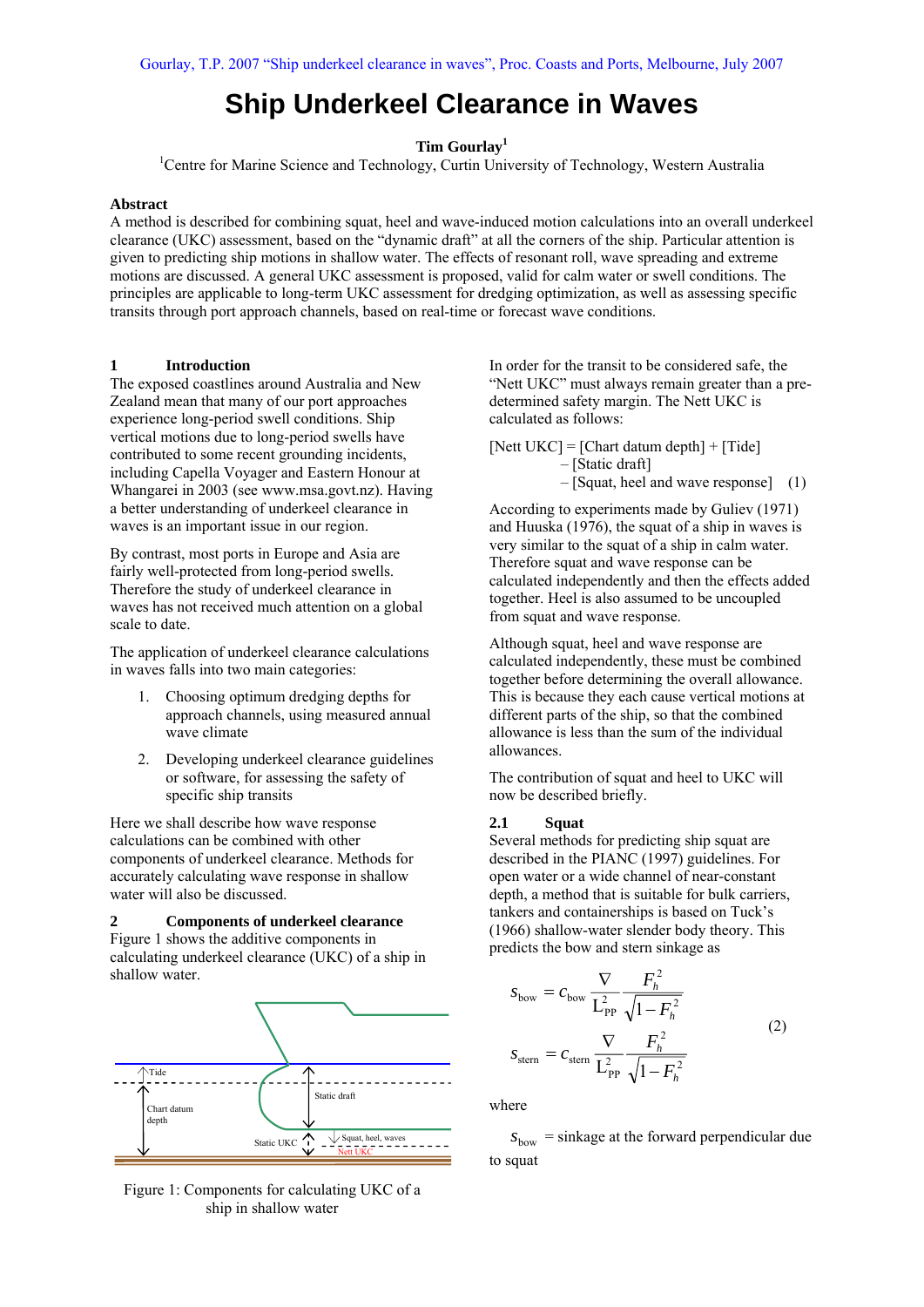$s<sub>stem</sub>$  = sinkage at the aft perpendicular due to squat

 $L_{\text{pp}}$  = ship length between perpendiculars

$$
F_h = \frac{U}{\sqrt{gh}}
$$
 = depth-based Froude number

 $U =$ ship speed through water (varies through transit)

- *g =* acceleration due to gravity
- $h$  = water depth (varies through transit)

 $\nabla$  = ship's displaced volume

 $c<sub>bow</sub> =$  bow sinkage coefficient

 $c<sub>stem</sub>$  = stern sinkage coefficient

The equations have very simple dependence on ship dimensions, with block coefficient, length / beam ratio, beam / draft ratio all captured through the volumetric coefficient  $\nabla / L_{\text{pp}}^3$ .

According to slender-ship theory, the sinkage coefficients  $c_{\text{bow}}$ ,  $c_{\text{stem}}$  depend only weakly on hull shape, and can be calculated analytically. An improvement to this method is to use the above equations, but tune the coefficients to agree with experimental data. This approach has been used by Huuska (1976), Icorels (1980) and Gourlay (2006) using model experiments. Ideally, full-scale squat measurements should be used, such as the measurements described by Hatch (1999), Härting & Reinking (2002) on bulk carriers, or Gourlay & Klaka (to be published) on containerships.

## **2.2 Heel**

Heel causes the bilge corner to come closer to the seabed, so must be allowed for when calculating Nett UKC. During the transit, both turning and wind cause the ship to heel. Heel effects are small for bulk carriers, but significant for containerships.

For a given heeling moment *M* , the resulting angle of heel  $\phi$  (radians), assuming hydrostatic equilibrium, is given by

$$
\phi = \frac{M}{mg\overline{GM}}\tag{3}
$$

where *m* is the ship's mass and*GM* is the transverse metacentric height.

The heel angle  $\phi$  causes an extra sinkage at the

bilge corner, approximately equal to  $\phi$  times half the ship's beam.

Standard methods exist for calculating the heeling moment *M* due to turning or wind (see e.g. Clark (2005) and IMO (2005) respectively).

## **3 Hull extremities and dynamic draft**

The vertical movements of squat, heel and wave response each affect different parts of the ship's hull, so different parts of the ship's hull should be considered separately when calculating underkeel clearance. A useful way of doing this is to use the concept of "dynamic draft", which is the static draft of each part of the hull, plus the downward sinkage that it experiences due to the combined effects of squat, heel and wave response.

For example, in calm water a bulk carrier with level static trim will normally have significant dynamic trim by the bow, but very little heel, so the maximum dynamic draft will occur at the bow (Figure 2). With swell present and therefore roll, the maximum dynamic draft will often occur at the forward shoulders of the bilge corners.



Figure 2: Example dynamic draft for bulk carrier with bow squat

A containership with level static trim may have significant heel due to wind and turning in calm water, so the maximum dynamic draft may occur at the bilge corner (Figure 3).



Figure 3: Example dynamic draft for midship section of heeling containership

A containership with static trim by the stern will often have its maximum dynamic draft at the stern, despite the bilge corners having larger sinkage.

The hull extremities used for calculating static draft, sinkage and dynamic draft are the most vulnerable outward extremities of the hull bottom, as shown in Figure 4. Four points are used for containerships and six points for bulk carriers.



Figure 4: Keel waterplane of containership (top) and bulk carrier (bottom), showing hull extremities used for analysis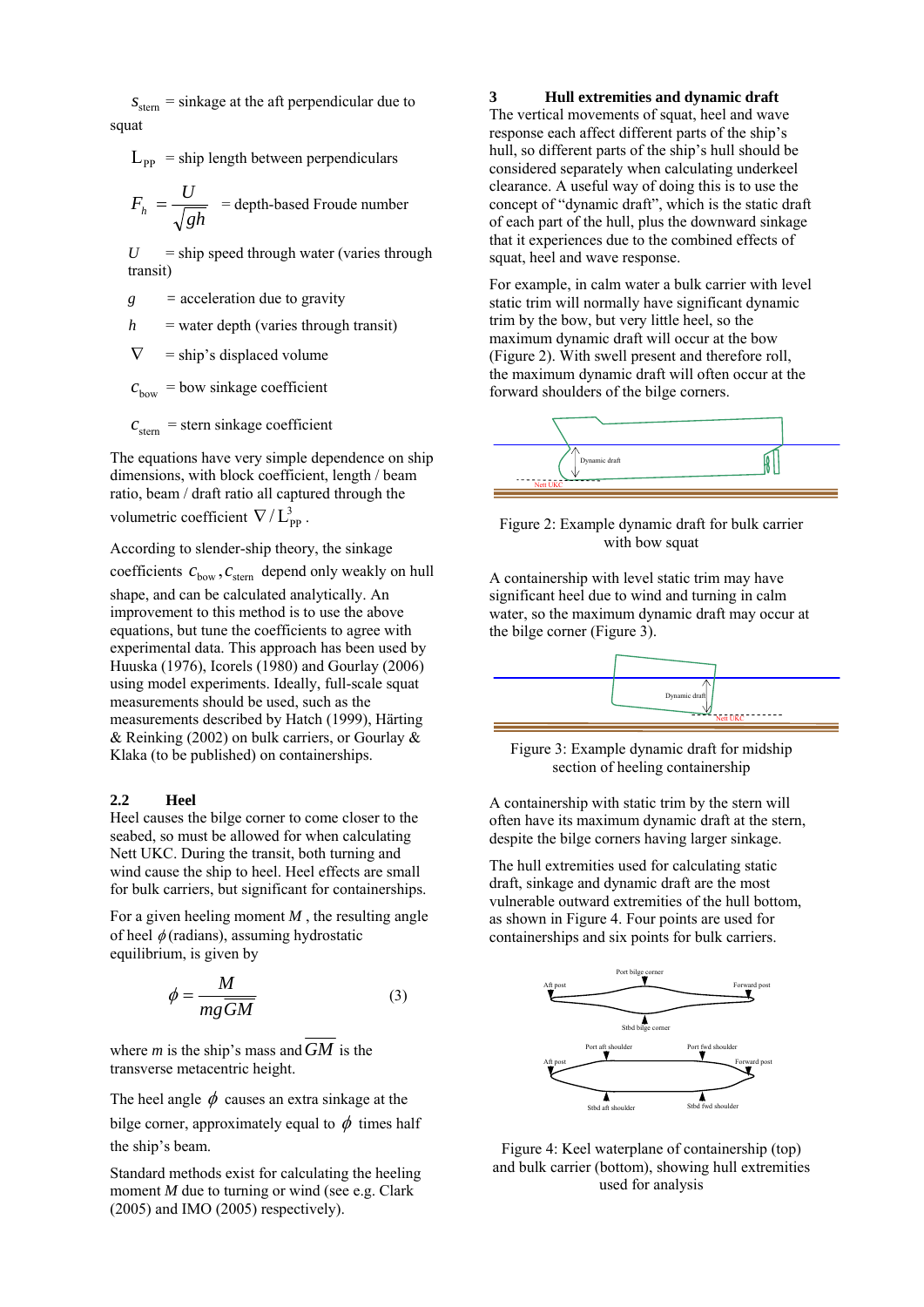The overall dynamic draft is the maximum dynamic draft over all the vulnerable extremities of the ship. This is the point on the ship most likely to hit the bottom.

The Nett UKC is calculated as the available water depth for each part of the transit, minus the overall dynamic draft.

# **4 Ship motion calculations in shallow water**

In order to calculate the nett underkeel clearance of a ship in shallow water with waves present, the heave, pitch and roll of the ship are first calculated in given wave conditions. Both the amplitude and phase of these vertical motions must be calculated, in order to correctly combine the motion components into overall vertical motions of each part of the ship.

It is important that ship motion calculations are performed in shallow water, rather than deep water. This is for several reasons:

- 1. For a given wave period, the wave length is shorter in shallow water than in deep water. This changes the wave exciting forces over the length of the ship.
- 2. For a given wave period, the wave speed is less in shallow water than in deep water. This changes the wave encounter frequency and shifts the peak reponse to different wave periods.
- 3. Heave and pitch added mass and damping are generally much larger in shallow water than in deep water. This tends to reduce the motions.

These effects combine to give ship motions that are usually, but not always, smaller in shallow water than in deep water.

The study of ship motions in deep water is welldeveloped, but in shallow water comparatively little research has been done. Kim (1968) developed a ship motions theory for arbitrary ship speed in head seas, but it was only valid for depth / draft ratios greater than 1.5. Beck & Tuck (1972) developed a slender-body theory for ship motions, for zero ship speed, that was valid for small depth / draft ratios. An alternative strip theory approach for calculating the hydrodynamic coefficients at zero ship speed was developed by Keil (1974).

As discussed in Beck (2001), these linear methods have their limitations, since shallow-water waves are inherently nonlinear, and this nonlinearity should really be included in the wave excitation forces. At present however, linear methods are all that are available for routine use.

Ship motion in waves is the most complicated UKC effect to model. This is partly due to the complexity of the analysis, and partly due to the large number of variables. The list of relevant variables includes:

- Ship dimensions and weight distribution
- Ship heading and speed
- Water depth
- Measured significant wave height, mean wave period, wave direction, spectral shape
- Wave attenuation away from wave measurement site

However, by performing sensitivity studies on the effect of each variable, the list of important variables can be decreased slightly.

# **5 Initial seakeeping calculations**

For more efficient UKC assessment, the basic seakeeping properties of example ships can be precalculated, so that less calculations are involved when inputting actual measured wave conditions. The initial calculations can be performed as follows:

# **5.1 Outputting the correct vertical motions**

Heave causes the same vertical motions over the whole ship, whereas pitch causes the largest motions at the bow and stern, and roll causes the largest motions at the beam ends. In addition, these motions are all out of phase with each other, so that the vertical displacements will be very different for each part of the ship. Typically, vertical displacements will be calculated at the hull extremities as shown in Figure 4.

These vertical displacements can be calculated geometrically from the output heave, pitch and roll, with careful treatment of the phase differences between each motion component.

# **5.2 Example ships**

If the UKC assessment is for only a few specific ship types, these exact ship dimensions can be used for the seakeeping calculations. If the UKC assessment is to be valid for a wide range of ships, a list of "example ships" can be chosen for the seakeeping calculations.

The chosen list of example ships will depend on how much variation there is in the total list of ships that we wish to model. For each type of ship, e.g. bulk carriers with reasonably similar length-tobeam and beam-to-draft ratios, ship length is the most important variable. In that case, it is possible to interpolate between the pre-calculated results for example ships of different sizes, based on the actual ship length.

If interpolating between example ships of the same type but different size, care must be taken to account for the roll effects of varying beam, GM and radius of gyration. Methods for coping with this will be described in Section 6.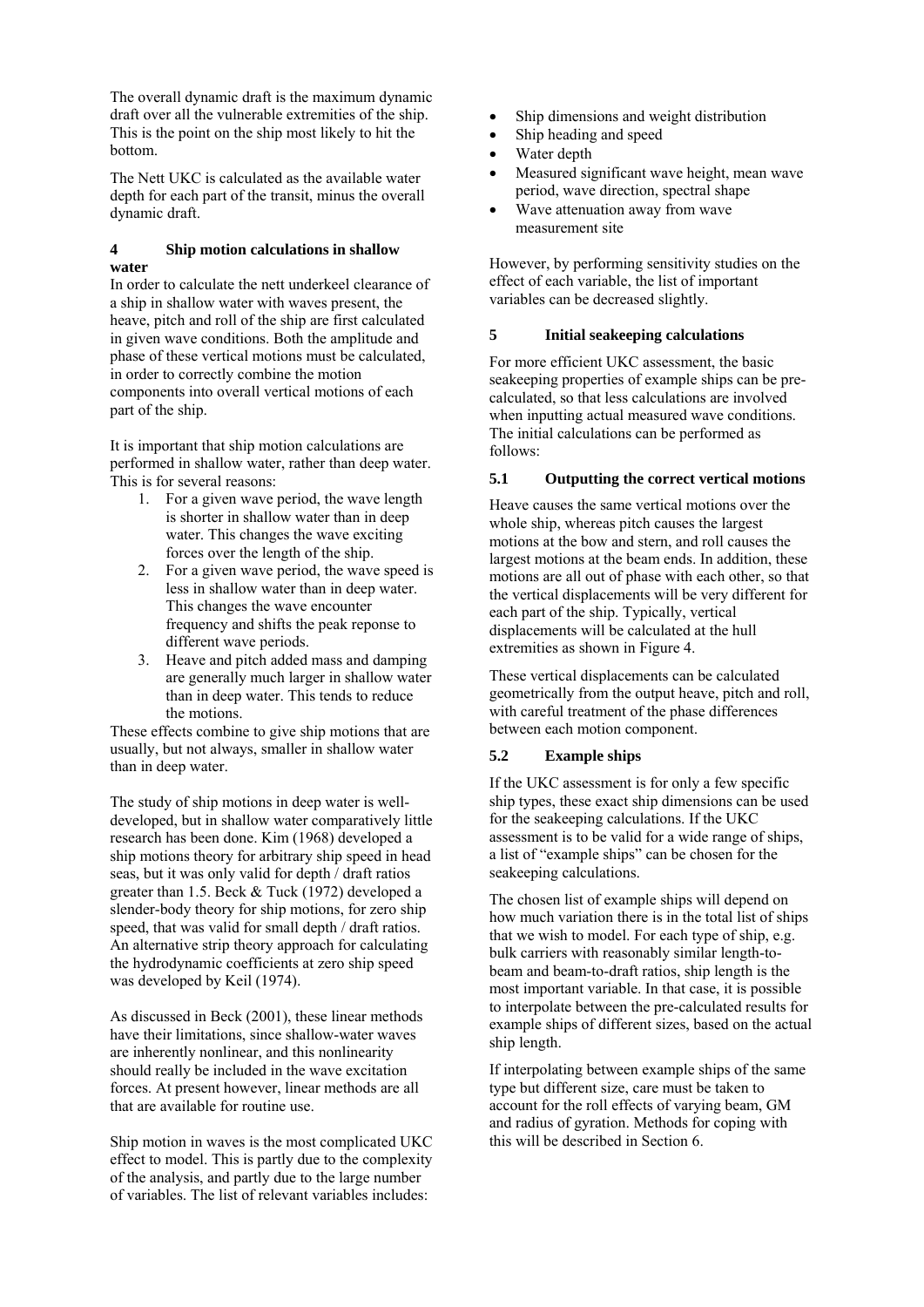## **5.3 Modelling the full range of wave conditions**

For each example ship, motions can be calculated using shallow-water seakeeping software. An example of such software is "Seaway", developed at Delft University (see www.amarcon.com). This method is based on classical wave loads in shallow water, using the correct ship speed and shallowwater wave speed and length, and uses Keil's (1974) method for determining the shallow-water hydrodynamic coefficients.

The initial seakeeping calculations can be designed to cover the full range of encountered wave conditions, as follows:

- A typical wave spectral shape is chosen that best represents measured wave spectra in the particular area
- Due to the near-linearity of the seakeeping method, all initial calculations are performed using a significant wave height of 1.0m
- A full range of mean wave periods is chosen, e.g.  $2 - 20$  seconds in 2 second increments
- A full range of wave directions relative to the ship heading is chosen, e.g. 0° - 360° in 22.5° increments

These initial calculations then yield a matrix of vertical motions over the full range of wave directions and mean wave periods. When it comes to predicting ship motions in measured wave conditions, this matrix can be interpolated to the correct wave direction and mean wave period, and multiplied by the correct significant wave height.

Example motions for a 230m L<sub>PP</sub> bulk carrier in head seas with significant wave height 1.0m are shown in Figure 5, as calculated using "Seaway" software. The significant vertical displacements shown correspond to the average amplitude of the ⅓ largest motions in an irregular seaway of a given mean wave period.



Figure 5: Significant vertical displacements for a  $230m$  L<sub>PP</sub> bulk carrier in head seas of varying mean wave period. Significant wave height  $= 1.0$ m, spectrum = JONSWAP.

In head seas, as shown here, the port and starboard sides experience the same motions, however for general wave directions they will be different. Also, for wave directions closer to the beam, the forward and aft shoulders experience larger motions than the bow and stern.

For this bulk carrier in head seas, the combined effect of wave response and squat by the bow mean that, for level static trim, the bow is most in danger of grounding. For wave directions closer to the beam, the combined effect of squat and waves means that the port or starboard forward shoulder will normally be most at risk of grounding.

## **6 Adjusting the seakeeping outputs**

The results from the initial seakeeping calculations should now be adjusted to allow for uncertainty in the peak roll response, and wave spreading.

## **6.1 Uncertainty in peak roll response**

For wave directions close to the beam, roll can become the most important factor governing UKC. Roll has the specific problem that it is fairly narrow-banded about the ship's natural roll period. Therefore there is a risk of seriously underpredicting the roll motion if the seakeeping predictions are not exactly right.

The major factors affecting natural roll period are ship beam, transverse GM, and roll inertia. Due to the difficulty in accurately specifying transverse GM and roll inertia, it is a good idea to artificially "widen out" the roll peak, so it covers a wider range of natural roll periods. This is done only at hull extremities on the bilge corners, for headings close to the beam.

When modelling specific ships, only a small amount of widening is needed, however when interpolating example ships to different ship dimensions, more widening is needed to make sure that the roll peak is not missed.

# **6.2 Wave spreading**

The seakeeping calculations usually performed are for uni-directional or "long-crested" waves. In reality, waves are normally "short-crested", with variations in wave direction about an average value. The tends to decrease the peak motions, as compared to a long-crested seaway.

In order to more accurately simulate a short-crested seaway, a spreading function may be applied (see e.g. Lloyd 1989). The results for each wave direction are modified by taking the weighted average of the surrounding wave directions, to account for wave spreading.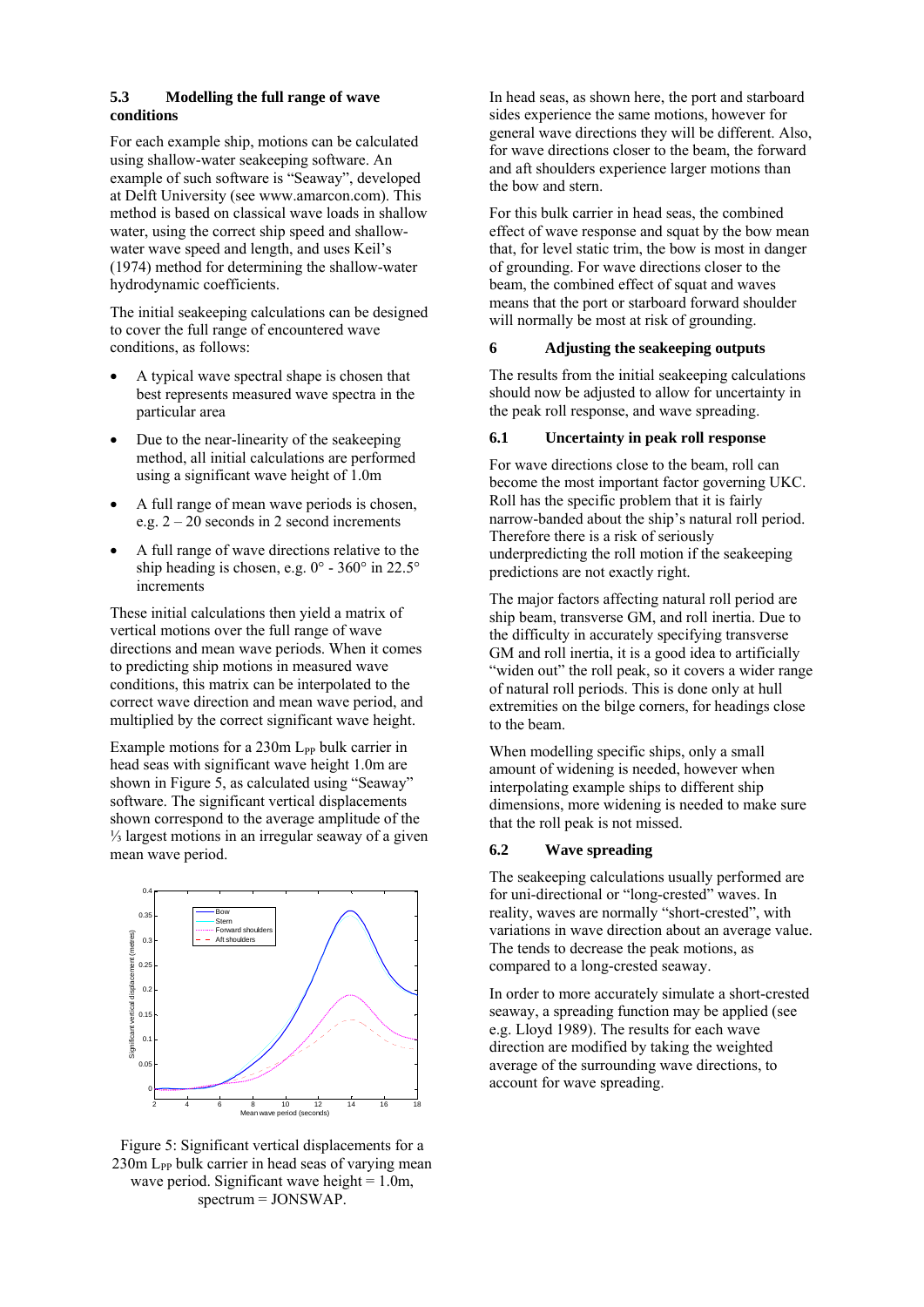#### **7 Motions for actual wave conditions**

Having pre-calculated each ship's vertical motions over a full range of wave directions, periods and heights, results can now be calculated for the actual wave conditions being considered. These wave conditions may be:

- *Historical* wave conditions, a full set of which is used for long-term UKC calculations, such as determining optimal dredging depths for a port approach channel
- *Forecast* wave conditions, for planning transits within the wave forecast period
- *Real-time* wave conditions, for monitoring UKC for an imminent transit, or during a transit

Firstly, mean wave period, significant wave height and wave direction must be calculated for the entire transit, using wave attenuation from the measurement or forecast location. The required complexity of the wave modelling depends on the geography.

The ship's course along each part of the transit, together with the wave direction along each part of the transit, gives the wave heading relative to the ship along each part of the transit.

Significant vertical amplitudes for each hull extremity can now be interpolated to the correct wave heading, wave period and wave height for each part of the transit.

## **8 Maximum likely motions**

Wave-induced motions, like a real seaway, are a statistical phenomenon. It is always possible to encounter a larger set of waves, and hence have larger motions, than any reasonable estimate made in advance. Hence choosing a wave-induced motions allowance is a matter of choosing an acceptably low grounding risk and working with this.

An irregular sea has a wide variety of different wave heights and hence wave-induced vertical motions. We wish to find not just the vertical motion on a single wave, but the maximum likely motion over a whole transit, or even better over a large number of transits.

The significant amplitudes described above ( $z_{1/3}$ )

represent the average of the highest 1/3 vertical amplitudes, so the largest motions are considerably more than this.

For linear seakeeping methods, such as the "Seaway" software and most other seakeeping software, a Rayleigh distribution can be used to estimate maximum values with a given probability of exceedence.

Suppose we choose a vertical motion allowance  $z_{\text{allowance}}$ . Then the Rayleigh distribution (see e.g. Bhattacharyya 1972) tells us that

$$
Pr(z > z_{\text{allowance}}) = exp\left\{-2\left(\frac{z_{\text{allowance}}}{z_{1/3}}\right)^2\right\}
$$
(4)

By calculating the average number of longer-period waves experienced over the dangerous part of the transit ( $N_{\text{waves}}$ ) and choosing an acceptable

exceedence probability for each transit ( $P_{\text{transit}}$ ), the probability that the allowance will be exceeded on each wave is

$$
Pr(z > z_{\text{allowance}}) = \frac{P_{\text{transit}}}{N_{\text{waves}}}
$$

$$
= \exp\left\{-2\left(\frac{z_{\text{allowance}}}{z_{1/3}}\right)^2\right\} \tag{5}
$$

Therefore the vertical motions allowance is given by

$$
\frac{z_{\text{allowance}}}{z_{1/3}} = \sqrt{0.5 \ln \left( \frac{N_{\text{waves}}}{P_{\text{transit}}} \right)}
$$
(6)

The number of waves experienced over the dangerous part of the transit ( $N_{\text{waves}}$ ) can be estimated based on the mean wave period, and the time that the ship spends in the shallow, exposed part of the transit.

The acceptable grounding probability for each transit ( $P_{\text{transit}}$ ) can be calculated based on longterm grounding probabilities, as mentioned in the PIANC (1997) guidelines. For example, Savenije (1996) describes the acceptable grounding probabilities used for assessing transit safety in the Euro-Maas channel. In that case it is assumed that 1 in 10 bottom touches will result in more than minor damage, and the acceptable probability for having more than minor damage is 10% over 25 years. This allows the acceptable bottom touching

probability ( $P_{\text{transit}}$ ) to be determined, based on the expected number of transits over a 25 year period.

The chosen 25-year grounding probability should also depend partly on the type of seabed and therefore the consequences of grounding.

Using typical values of  $N_{\text{waves}}$  and  $P_{\text{transit}}$ , equation (6) gives a wave-induced motion allowance  $z_{\text{allowance}}$  in the order of  $2.0 - 3.5$  times the significant amplitude. The resulting waveinduced motion allowance is different for each hull extremity, set of wave conditions, and position in

the transit.